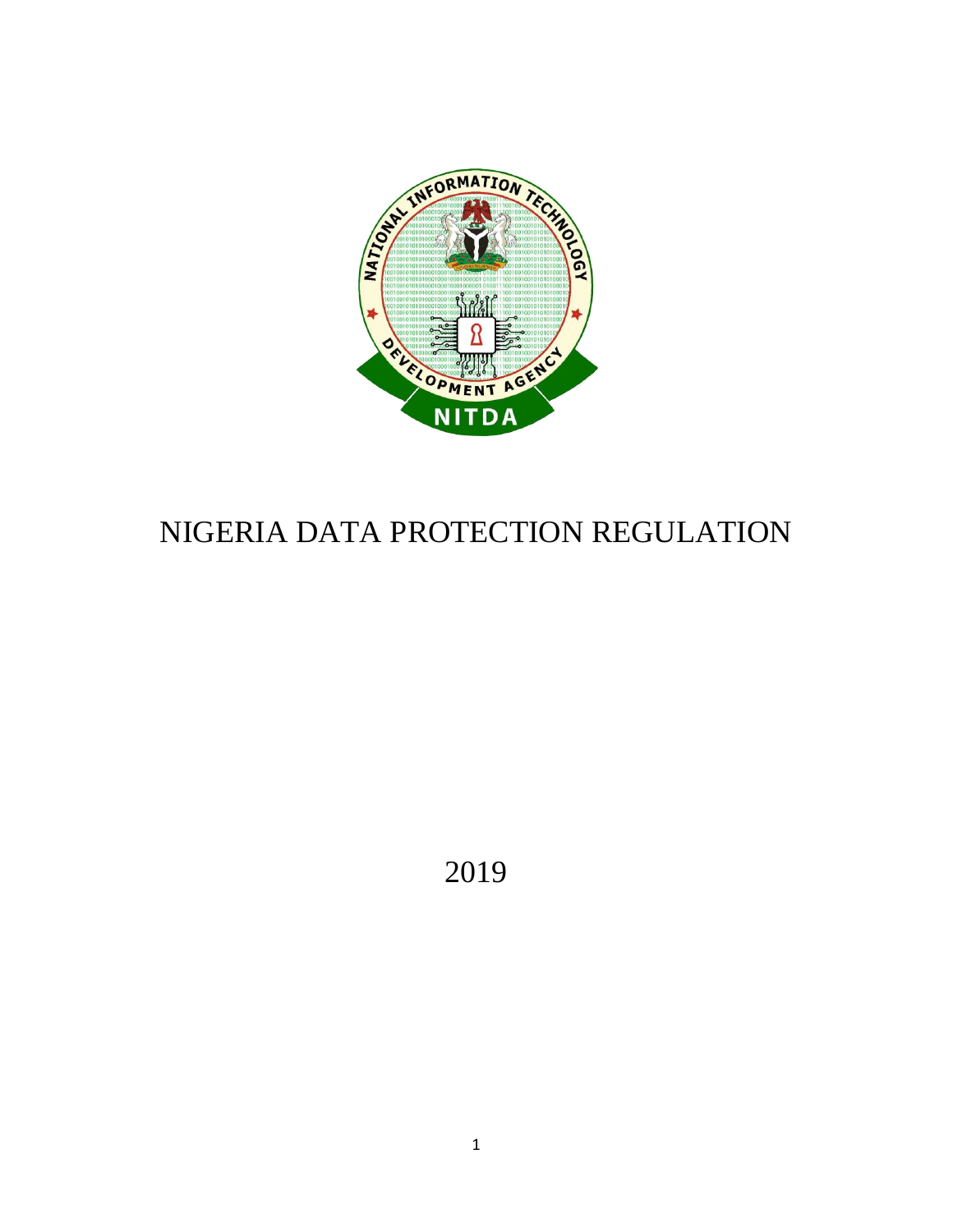## **Table of Contents**

# **Preamble**

# **Arrangement of Sections**

# **CHAPTER 1**

Section 1: The Objectives of the Regulation Sections 2-3 Scope of the Regulation Section 4: Definitions Section 5: Governing Principles of Data Processing Section 6. Definition of "Lawfulness" Section 7: Procuring Consent. Section 8. Due Diligence & Prohibition of Atrocious Motives Section 9. Publicity and Clarity of Privacy Policy Section 10: Data Security Section 11: Third Party Data Processing Contracts Section 12 Objections by the Data Subject Section 13 Advancement of Right to Privacy Section 14 Transfer to a Foreign Country Section 15 Exceptions in Respect of Transfer to a Foreign Country

# **CHAPTER 2**:

Sections 16-31 Rights of Data Subjects

# **CHAPTER 3:**

Section 32-38 Implementation Mechanisms

Section 39-40 Administrative Redress Panel

Section 41 Local and International Cooperation

Section 42: Title and Commencement Of Regulation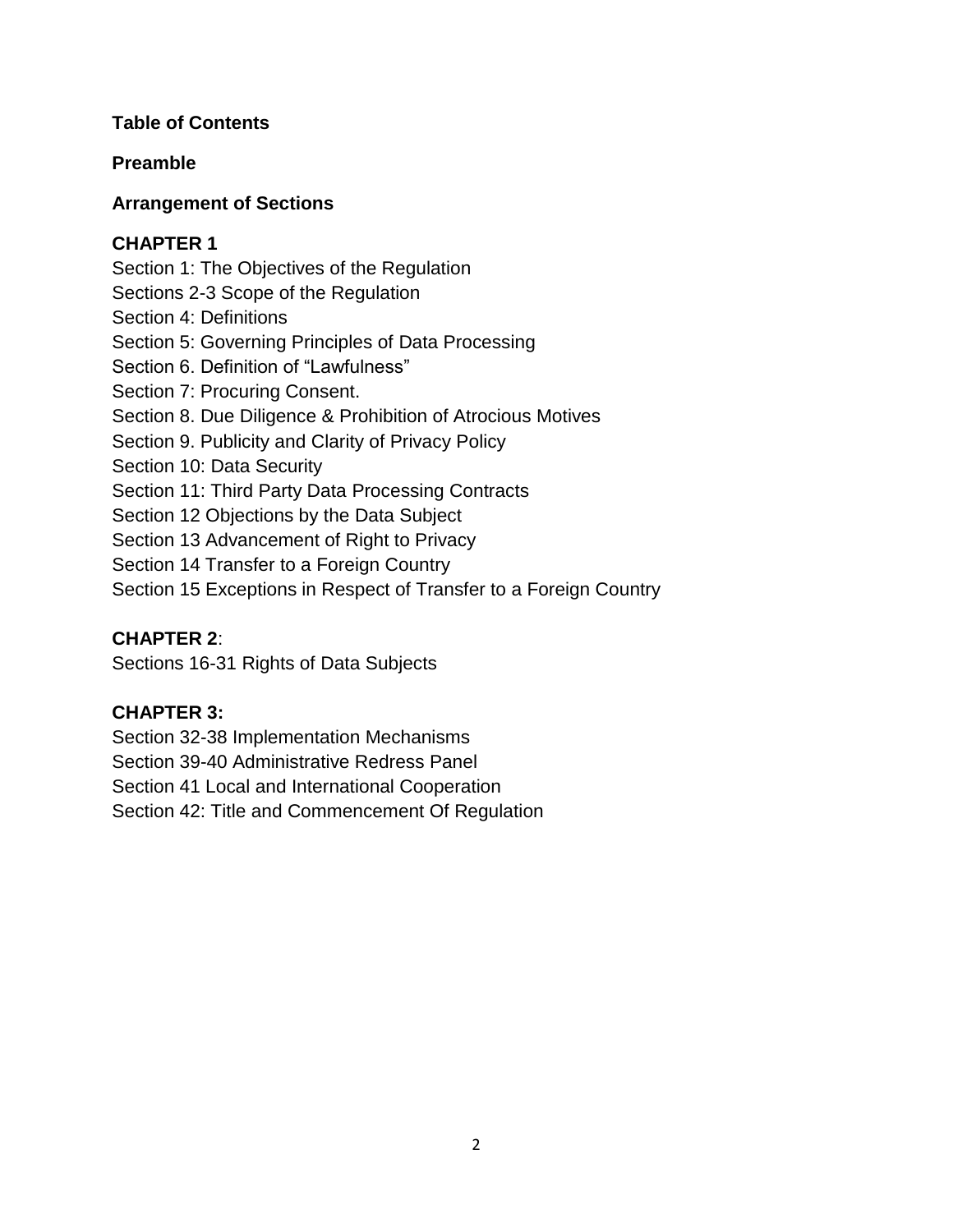#### **PART ONE**

#### **PREAMBLE**

**WHEREAS,** The National Information Technology Development Agency (NITDA, hereinafter referred to as the Agency) is statutorily mandated by the NITDA Act of 2007 to, inter alia: develop Regulations for electronic governance and monitor the use of electronic data interchange and other forms of electronic communication transactions as an alternative to paper-based methods in government, commerce, education, the private and public sectors, labour and other fields, where the use of electronic communication may improve the exchange of data and information;

**RECOGNIZING** that many public and private bodies have migrated their respective businesses and other information systems online. Information solutions in both the private and public sectors now drive service delivery in the country through digital systems. These information systems have thus become critical information infrastructure which must be safeguarded, regulated and protected against atrocious breaches;

**COGNIZANT** of emerging data protection regulations within the international community geared towards security of lives and property and fostering the integrity of commerce and industry in the volatile data economy;

**CONSCIOUS** of the concerns and contributions of stakeholders on the issue of privacy and protection of personal data and upon evaluation of the grave challenges of leaving personal data processing unregulated;

**THE AGENCY** hereby issues the Nigeria Data Protection Regulation and shall come into effect on the date it is approved by the Board of NITDA

3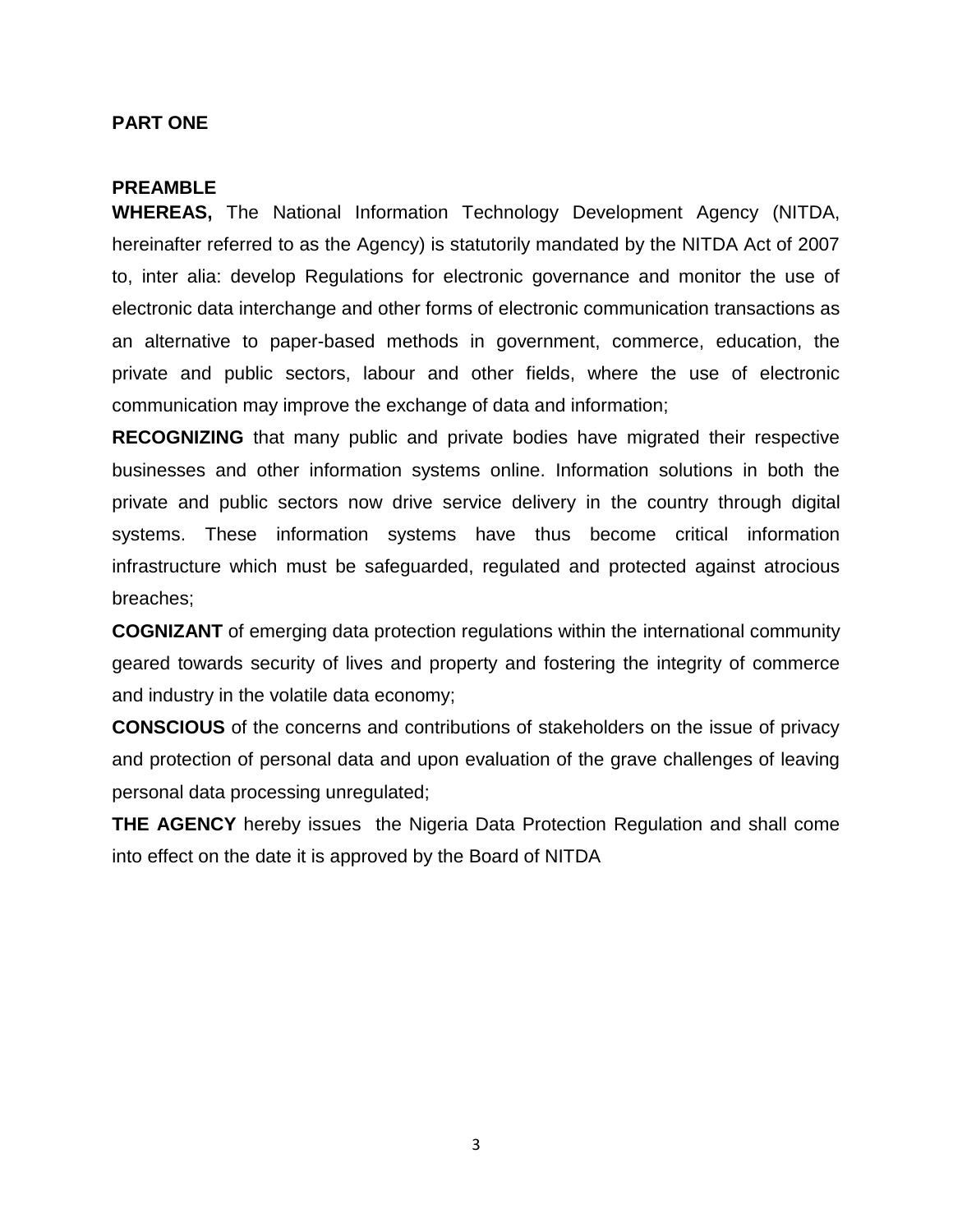# **CHAPTER ONE**

## **1.0 OBJECTIVES**

The objectives of this Regulation are as follows:

- a) to safeguard the rights of natural persons to data privacy;
- b) to foster safe conduct of transactions involving the exchange of personal data;
- c) to prevent manipulation of personal data and

d) to ensure that Nigerian businesses remain competitive in international trade; through the safeguards afforded by a just and equitable legal regulatory framework on data protection and which regulatory framework is in tune with global best practices

# **1.2SCOPE OF THE REGULATION**

- **a)** this Regulation applies to all transactions intended for the processing of personal data and to actual processing of personal data notwithstanding the means by which the data processing is being conducted or intended to be conducted and in respect of natural persons in Nigeria;
- **b)** this Regulation applies to natural persons residing in Nigeria or residing outside Nigeria but of Nigerian descent and
- **c)** this Regulation shall not operate to deny any Nigerian or any natural person the privacy rights he is entitled to under any law, regulation, policy, contract, for the time being in force in Nigeria or in any foreign jurisdiction.

## **1.3 DEFINITIONS**

In this Regulation, unless the context otherwise requires:

- a) "Act" means the National Information Technology Development Agency Act of 2007;
- b) "Computer" means Information Technology systems and devices, whether networked or not;
- c) 'Consent' of the data subject means any freely given, specific, informed and unambiguous indication of the data subject's wishes by which he or she, by a statement or by a clear affirmative action, signifies agreement to the processing of personal data relating to him or her;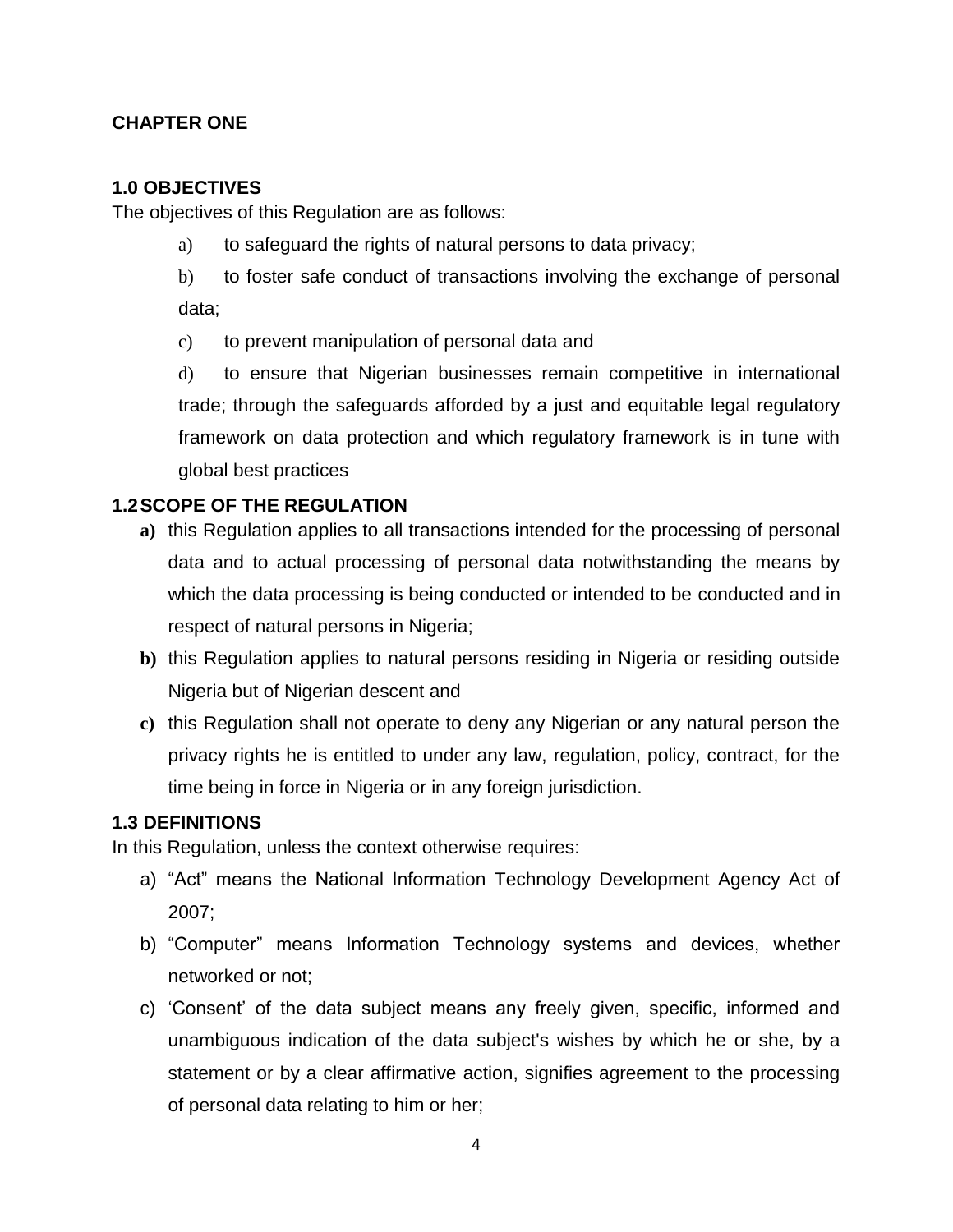- d) "Data" means characters, symbols and binary on which operations are performed by a computer. Which may be stored or transmitted in the form of electronic signals is stored in any format or any device;
- e) "Database" means a collection of data organized in a manner that allows access, retrieval, deletion and procession of that data; it includes but not limited to structured, unstructured, cached and file system type databases;
- f) "Data Administrator "means a persons or organization that processes data
- g) "Data Controller" means a person who either alone, jointly with other persons or in common with other persons or as a statutory body determines the purposes for and the manner in which personal data is processed or is to be processed;
- h) "Database Management System" means software that allows a computer to create a database, add, change or delete data in the database; allows data in the database to be processed, sorted or retrieved;
- i) "Data Portability" means the ability for data to be transferred easily from one IT system or computer to another through a safe and secure means in a standard format;
- j) Data Protection Compliance Organisation (DPCO) means any entity duly licensed by NITDA for the purpose of training, auditing, consulting and rendering services and products for the purpose of compliance with this Regulation or any foreign Data Protection law or regulation having effect in Nigeria;
- k) "Data Subject means an identifiable person; one who can be identified directly or indirectly, in particular by reference to an identification number or to one or more factors specific to his physical, physiological, mental, economic, cultural or social identity;
- l) "Data Subject Access Request" means the mechanism for an individual to request a copy of their data under a formal process and payment of a fee;
- m) "filing system" means any structured set of personal data which are accessible according to specific criteria, whether centralized, decentralized or dispersed on a functional or geographical basis;
- n) "Foreign Country" means other sovereign states, autonomous or semiautonomous territories within the international community;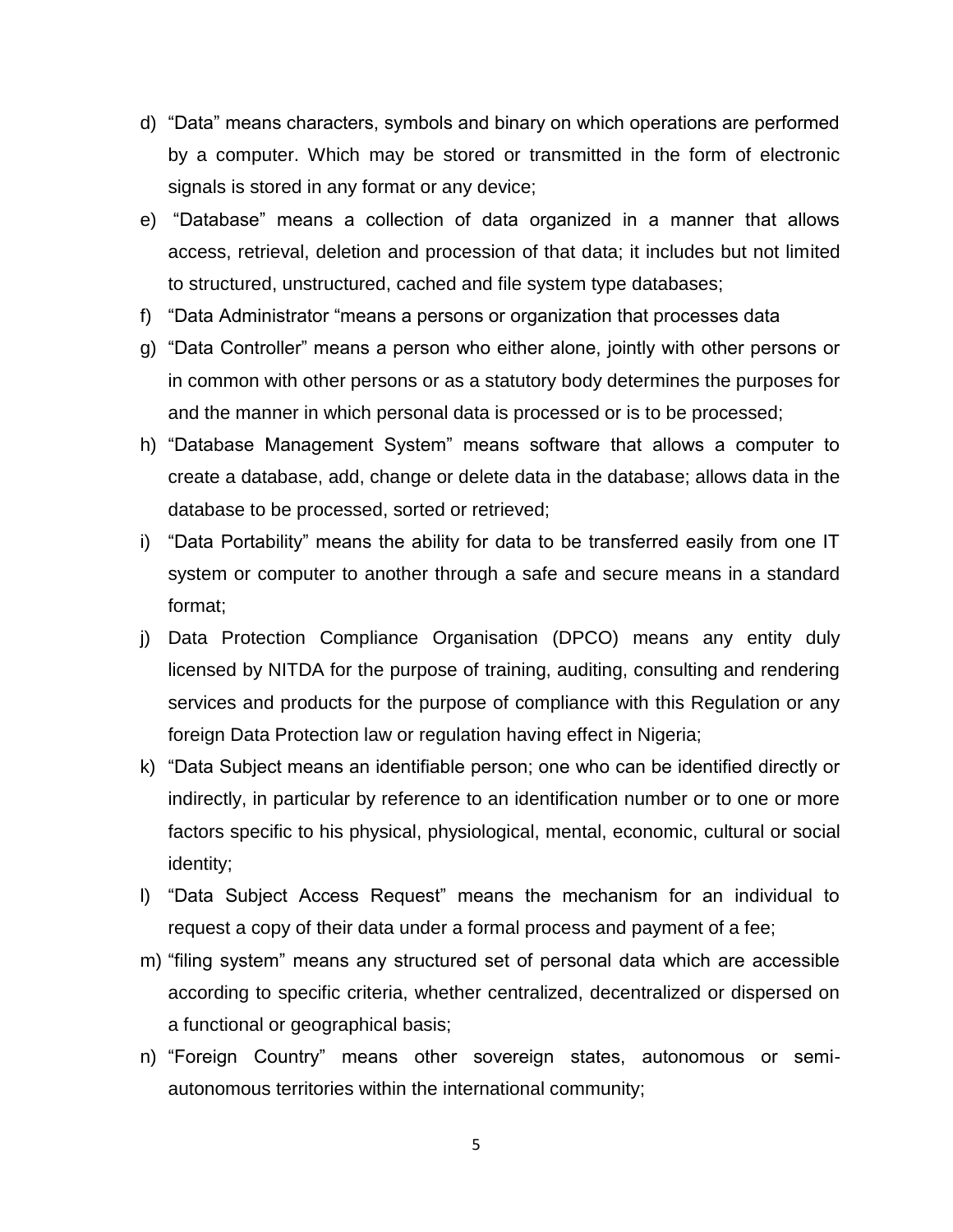- o) "Regulation" means this Regulation and its subsequent amendments and where circumstance requires it shall also mean any other Regulations on the processing of information relating to identifiable individual's Personal Data, including the obtaining, holding, use or disclosure of such information to protect such information from inappropriate access, use, or disclosure'
- p) Object Identifiable Information (OII)
- q) "Personal Data" means any information relating to an identified or identifiable natural person ('data subject'); an identifiable natural person is one who can be identified, directly or indirectly, in particular by reference to an identifier such as a name, an identification number, location data, an online identifier or to one or more factors specific to the physical, physiological, genetic, mental, economic, cultural or social identity of that natural person; It can be anything from a name, address, a photo, an email address, bank details, posts on social networking websites, medical information, and other unique identifier such as but not limited to MAC address, IP address, IMEI number, IMSI number, SIM and others;
- r) "Processing" means any operation or set of operations which is performed on personal data or on sets of personal data, whether or not by automated means, such as collection, recording, organisation, structuring, storage, adaptation or alteration, retrieval, consultation, use, disclosure by transmission, dissemination or otherwise making available, alignment or combination, restriction, erasure or destruction;
- s) "Personal Data breach" means a breach of security leading to the accidental or unlawful destruction, loss, alteration, unauthorised disclosure of, or access to, personal data transmitted, stored or otherwise processed;
- t) "Recipient" means a natural or legal person, public authority who accepts data;
- u) "Relevant Authorities" means the National Information Technology Development Agency (NITDA) or any other statutory body or establishment having government mandate to deal solely or partly with matters relating to personal data;
- v) "Sensitive Personal Data" means Data relating to religious or other beliefs, sexual tendencies, health, race, ethnicity, political views, trades union membership, criminal records or any other sensitive personal information;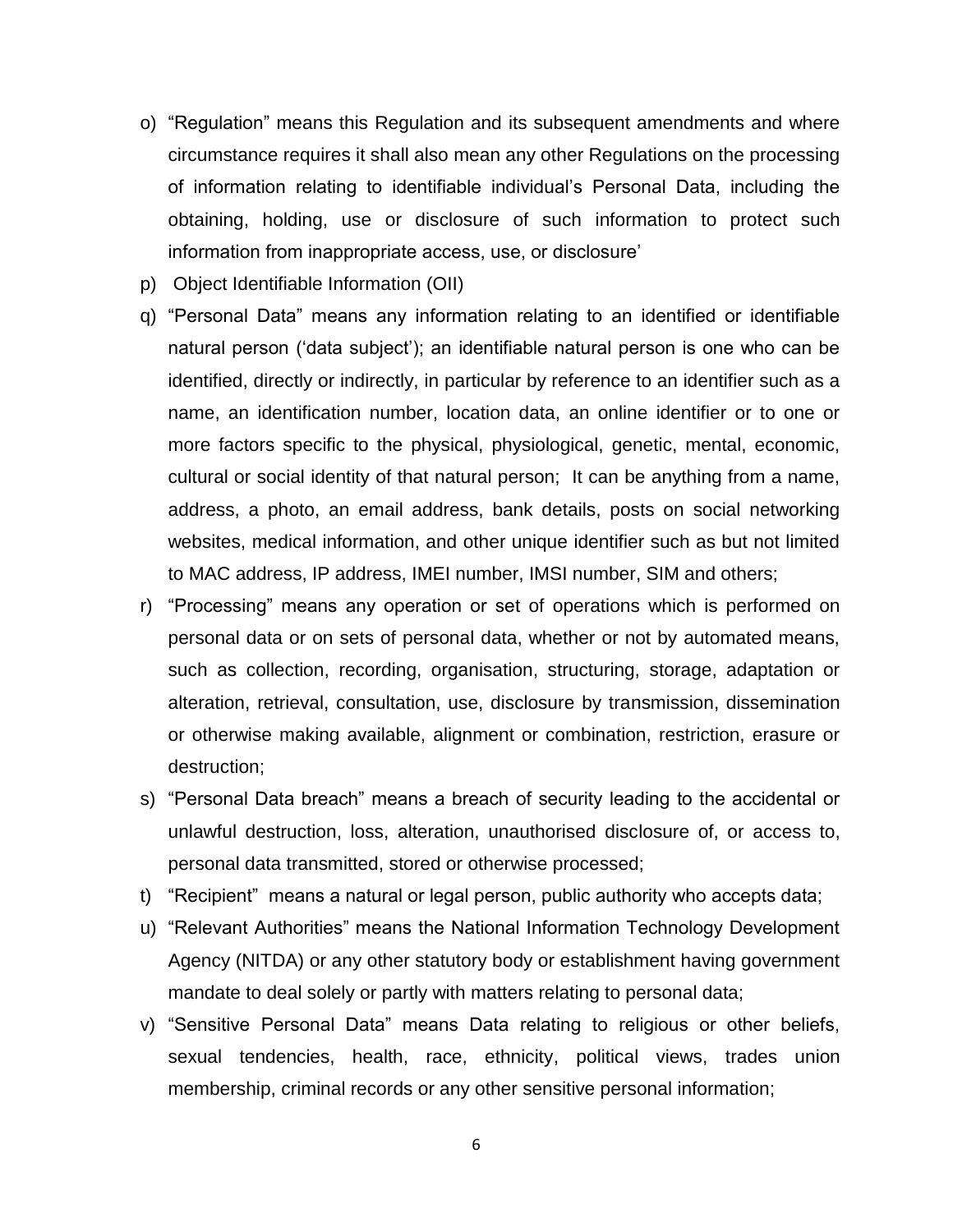- w) "The Agency" means the National Information Technology Development Agency and
- x) "Third Party" means any natural or legal person, public authority, establishment or any other body other than the Data Subject, the Data Controller, the Data Administrator and the persons who are engaged by the Data Controller or the Data Administrator to process personal data.

# **2.0 PART TWO**

# **2.1GOVERNING PRINCIPLES OF DATA PROCESSING**

(1) In addition to the procedures laid down in this Regulation or any other instrument for the time being in force, personal data shall be:

- a) collected and processed in accordance with specific, legitimate and lawful purpose consented to by the Data Subject; provided that:
	- i. a further processing may be done only for archiving purposes in the public interest, scientific or historical research purposes or statistical purposes;
	- ii. any person or entity carrying out or purporting to carry out data processing under the provision of this paragraph (b) shall not transfer any personal data to any person;
- b) adequate, accurate and without prejudice to the dignity of human person;
- c) stored only for the period within which it is reasonably needed and
- d) secured against all foreseeable hazards and breaches such as theft, cyberattack, viral attack, dissemination, manipulations of any kind, damage by rain, fire or exposure to other natural elements.
- (2) Anyone who is entrusted with the personal data of a data subject or who is in possession of the personal data of a data subject owes a duty of care to the said data subject;
- (3) Anyone who is entrusted with the personal data of a data subject or who is in possession of the personal data of a data subject shall be accountable for his acts and omissions in respect of data processing and in accordance with the principles contained in Subsection 1of this Section.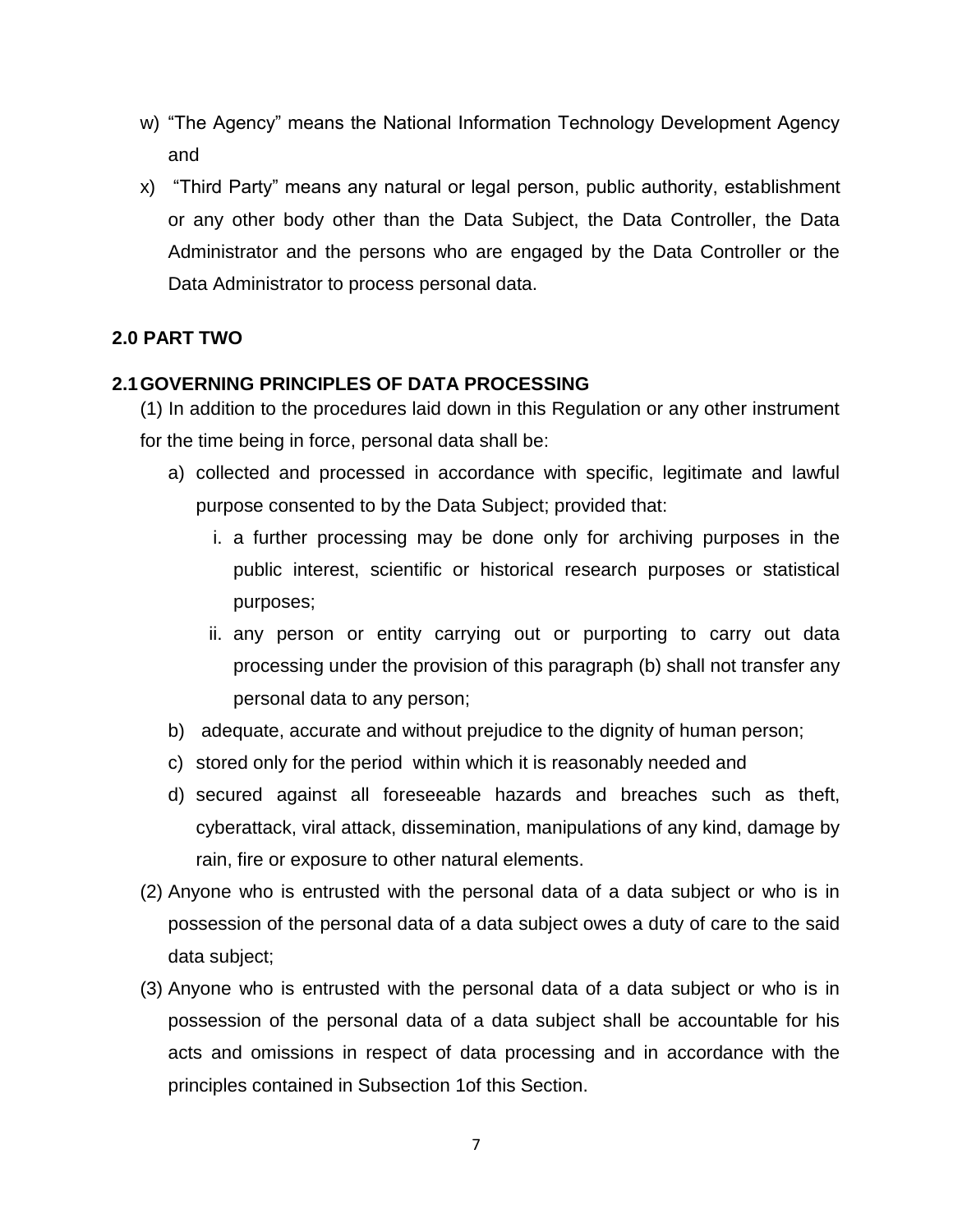# **2.2 LAWFUL PROCESSING**

Without prejudice to the principles set out in Section 5 and conditions set out in Sections 7 and 8 of this Regulation, Processing shall be lawful if at least one of the following applies:

- a) the data subject has given consent to the processing of his or her personal data for one or more specific purposes;
- b) processing is necessary for the performance of a contract to which the Data Subject is party or in order to take steps at the request of the Data Subject prior to entering into a contract;
- c) processing is necessary for compliance with a legal obligation to which the Controller is subject;
- d) processing is necessary in order to protect the vital interests of the data subject or of another natural person and
- e) processing is necessary for the performance of a task carried out in the public interest or in the exercise of official public mandate vested in the controller;

## **2.3 PROCURING CONSENT**

- i. No data shall be obtained except the specific purpose of collection is made know to the Data Subject;
- ii. Data Controller is under obligation to ensure that consent of a Data Subject has been obtained without fraud, coercion or undue influence; accordingly:
	- a) where processing is based on consent, the Controller shall be able to demonstrate that the Data Subject has consented to processing of his or her personal data and the legal capacity to give consent;
	- b) if the Data Subject's consent is given in the context of a written declaration which also concerns other matters, the request for consent shall be presented in a manner which is clearly distinguishable from the other matters, in an intelligible and easily accessible form, using clear and plain language. Any part of such a declaration which constitutes an infringement of this Regulation shall not be binding on the data subject;
	- c) prior to giving consent, the Data Subject shall be informed of his right and the ease to withdraw his consent at any time. However, the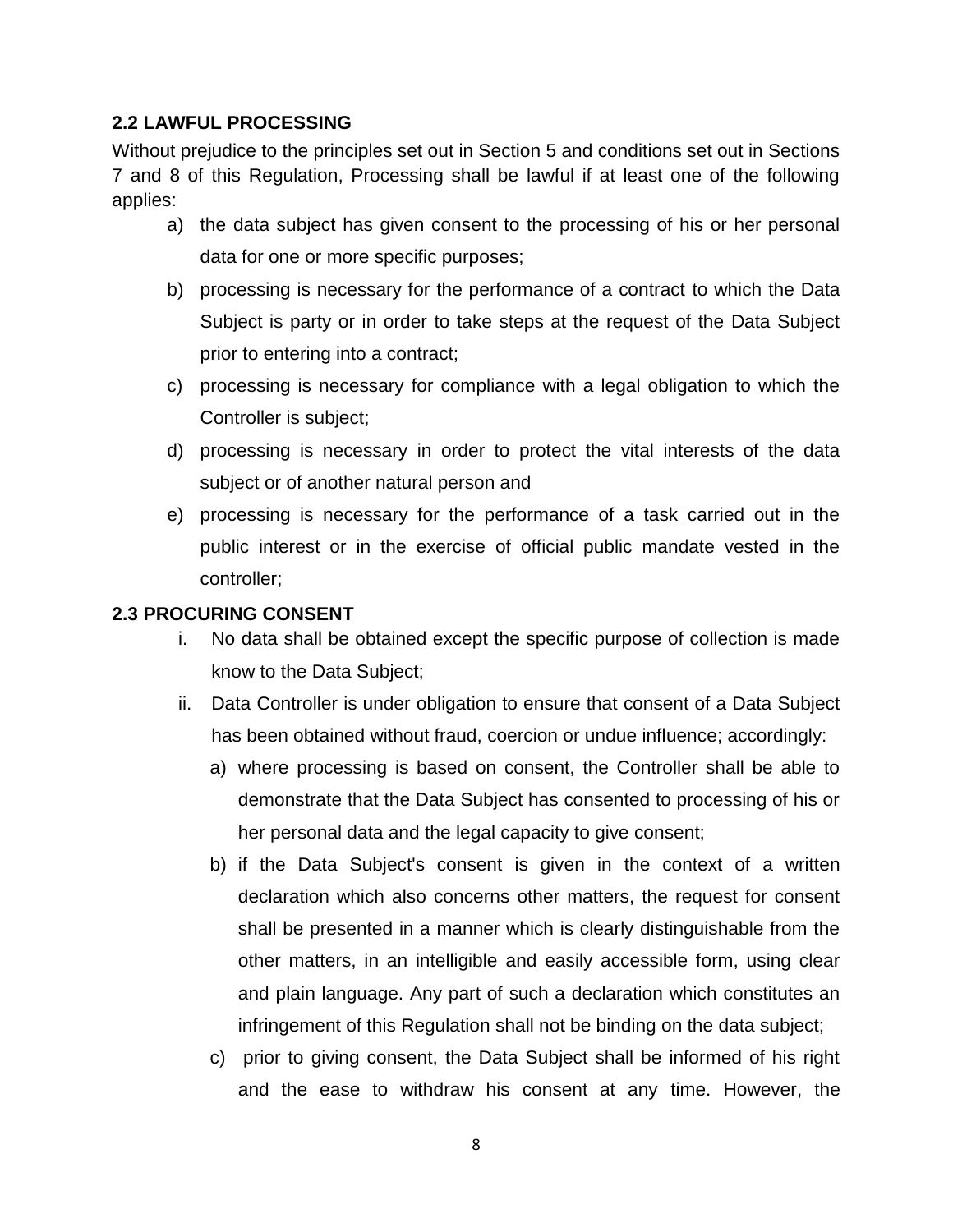withdrawal of consent shall not affect the lawfulness of processing based on consent before its withdrawal;

- d) when assessing whether consent is freely given, utmost account shall be taken of whether, the performance of a contract, including the provision of a service, is conditional on consent to the processing of personal data that is not necessary (or excessive) for the performance of that contract and
- e) where data may be transferred to a third party for any reason whatsoever

#### **2.4 DUE DILIGENCE AND PROHIBITION OF IMPROPER MOTIVES**

(a) No consent shall be sought, given or accepted in any circumstance that may engender direct or indirect propagation of atrocities, hate, child rights violation, criminal acts and anti-social conducts;

(b) A party to any data processing contract, other than an individual data subject, shall take reasonable measures to ensure the other party does not have a record of violating the principles set out in Section 5 and he is accountable to NITDA or a reputable regulatory authority for data protection within or outside Nigeria; accordingly, every Data Processor or Controller shall be liable for the actions or inactions of third parties which handles the personal data of Data Subjects under this Regulation;

(c) In this section, "a party" shall include directors, shareholders, servants and privies of the contracting party; and record shall include report public record and reports in credible news media. Accordingly, the distinction between legal and natural persons for the purpose of limiting due diligence is irrelevant.

## **2.5 PRIVACY POLICY**

Notwithstanding anything contrary in this Regulation or any instrument for the time being in force**,** any medium through which personal data is being collected or processed shall display a simple and conspicuous privacy policy that the class of Data Subjects being targeted can understand. The privacy policy shall in addition to any other relevant information contain the following: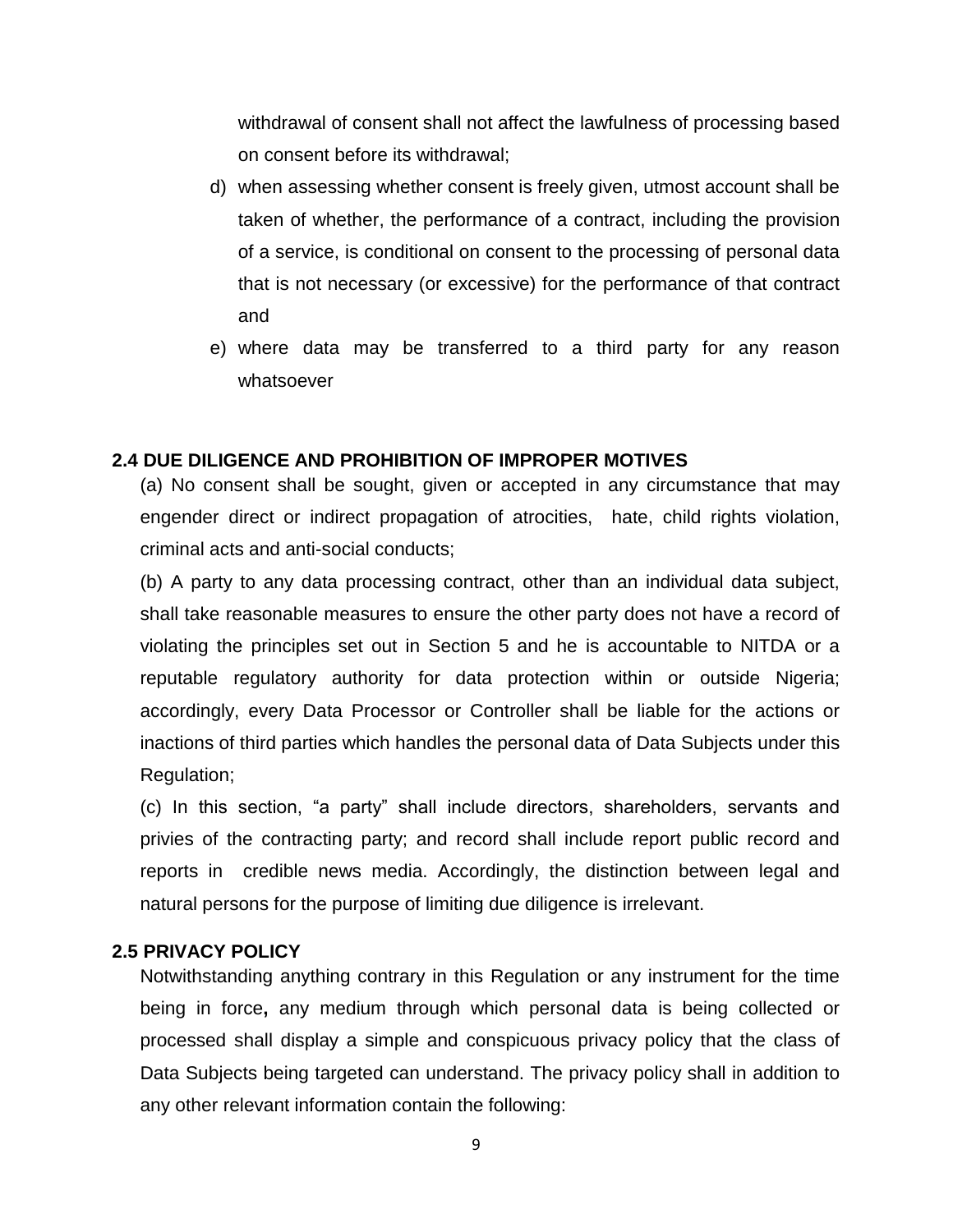- a) what constitutes the Data Subject's consent;
- b) description of collectable personal information;
- c) purpose of collection of personal data;
- d) technical methods used to collect and store personal information, cookies, JWT, web tokens etc.;
- e) access (if any) of third parties to personal data and purpose of access;
- f) a highlight of the principles stated in section 5;
- g) available remedies in the event of violation of the privacy policy;
- h) the time frame for remedy and
- i) any limitation clause, provided that no limitation clause shall avail any Data Controller who acts in breach of the principles set out in Section 6.

## **2.6 DATA SECURITY**

Anyone involved in data processing or the control of data shall develop security measures to protect data; such measures include but not limited to protecting systems from hackers, setting up firewalls, storing data securely with access to specific authorized individuals, employing data encryption technologies, developing organizational policy for handling personal data (and other sensitive or confidential data), protection of emailing systems and continuous capacity building for staff.

## **2.7 THIRD PARTY DATA PROCESSING CONTRACTS**

Data processing by a third party shall be governed by a written contract between the third party and the Data Controller. Accordingly, any person engaging a third party to process the data obtained from Data Subjects shall ensure adherence to this Regulation.

## **2.8 OBJECTIONS BY THE DATA SUBJECT**

The right of a Data Subject to object to the processing of his data shall be safeguarded at all times. Accordingly, a Data Subject shall have the option to:

- a) object to the processing of personal data relating to him which the Data Controller intend to process for the purposes of marketing;
- b) be expressly and manifestly offered the mechanism for objection to any form of data processing free of charge .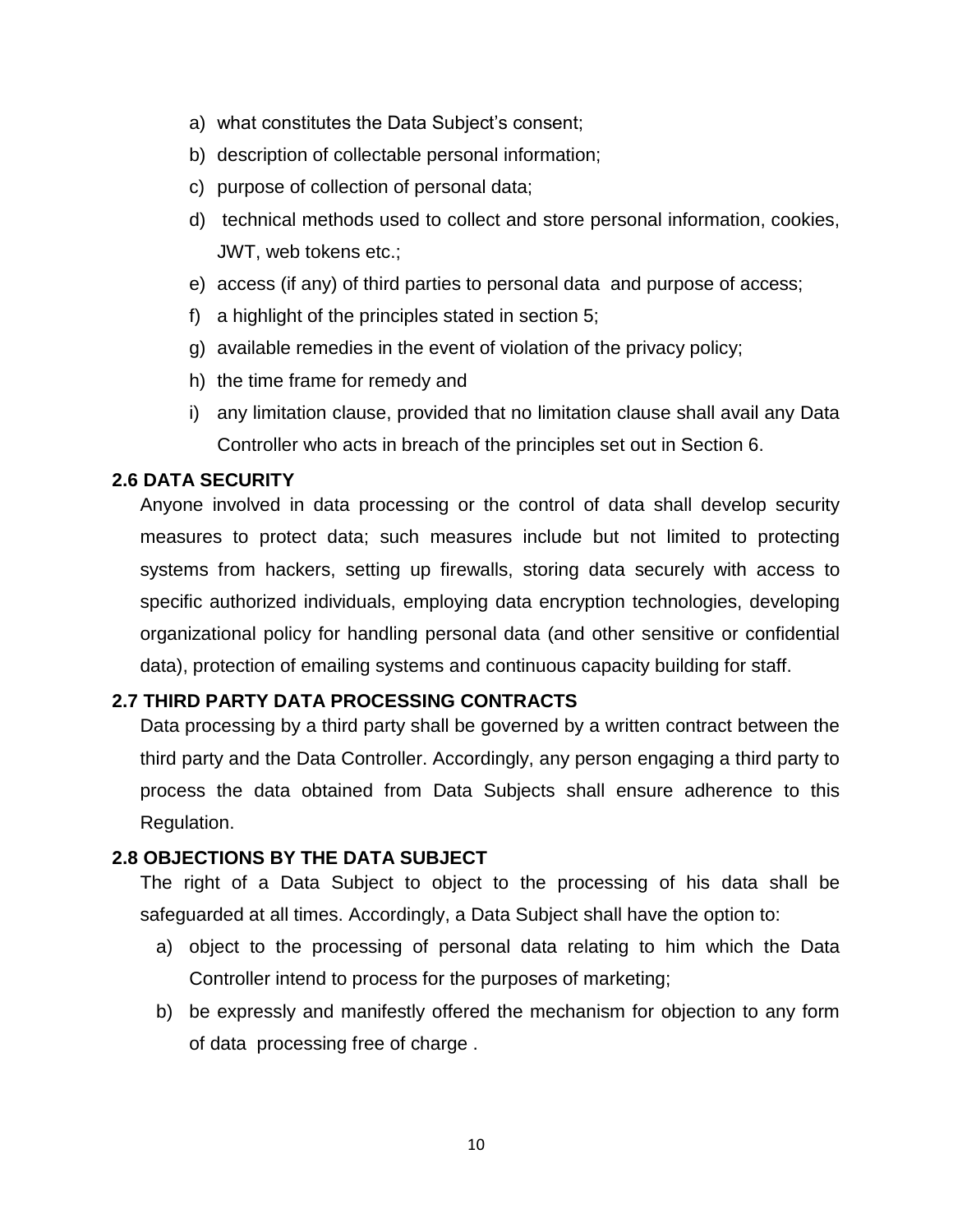## **2.9 ADVANCEMENT OF RIGHT TO PRIVACY**

Notwithstanding anything to the contrary in this Regulation, the privacy right of a Data Subject shall be interpreted for the purpose of advancing and never for the purpose of restricting the safeguards the Data Subject is entitled to under any data protection instrument made in furtherance of fundamental rights and the Nigerian laws.

## **2.10 PENALTY FOR DEFAULT**

Any person subject to this Regulation who is found to be in breach of the data privacy rights of any Data Subject shall be liable in addition to any other criminal liability, the following:

a) in the case of a Data Controller dealing with more than 10,000 Data Subjects, payment of the fine of 2% of Annual Gross Revenue of the preceding year or payment of the sum of 10 million naira whichever is greater;

b) in the case of a Data Controller dealing with less than 10,000 Data Subjects, payment of the fine of 1% of the Annual Gross Revenue of the preceding year or payment of the sum of 2 million naira whichever is greater.

## **2.11 TRANSFER TO A FOREIGN COUNTRY**

Any transfer of personal data which are undergoing processing or are intended for processing after transfer to a foreign country or to an international organisation shall take place subject to the other provisions of this Regulation and the supervision of the Honourable Attorney General of the Federation (HAGF). Accordingly:

- a) a transfer of personal data to a foreign country or an international organisation may take place where the Agency has decided that the foreign country, territory or one or more specified sectors within that foreign country, or the international organisation in question ensures an adequate level of protection;
- b) the HAGF shall take into consideration the legal system of the foreign country particularly in the areas of rule of law, respect for human rights and fundamental freedom, relevant legislation, both general and sectoral,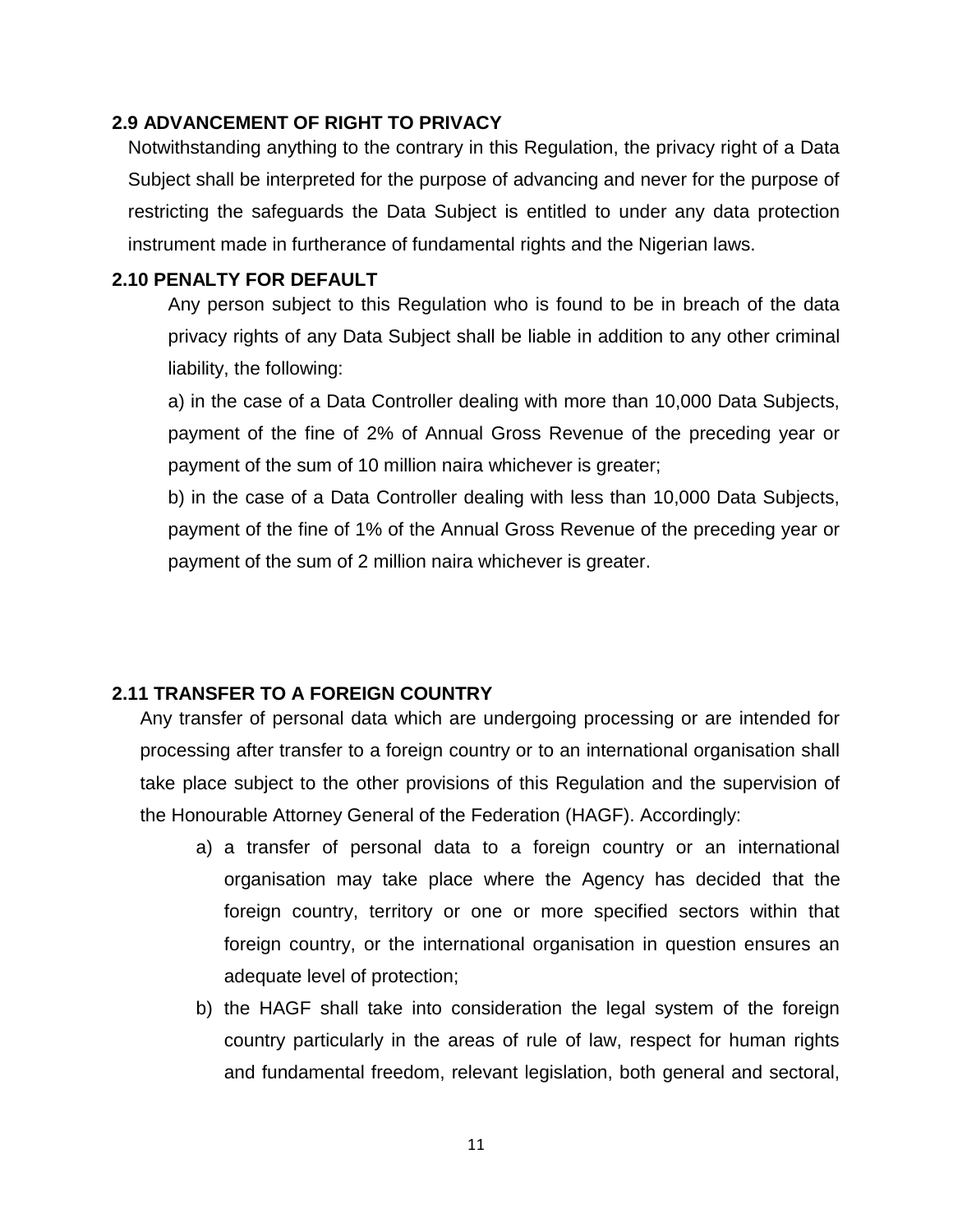including public security, defence, national security and criminal law and the access of public authorities to personal data;

- c) implementation of such legislation, data protection rules, professional rules and security measures, including rules for the onward transfer of personal data to another foreign country or international organisation which are complied with in that country or international organisation, caselaw, as well as effective and enforceable Data Subject rights and effective administrative and judicial redress for the Data Subjects whose personal data are being transferred;
- d) the existence and effective functioning of one or more independent supervisory authorities in the foreign country or to which an international organisation is subject, with responsibility for ensuring and enforcing compliance with the data protection rules, including adequate enforcement powers, for assisting and advising the Data Subjects in exercising their rights and for cooperation with the relevant authorities Nigeria; and
- e) the international commitments of the foreign country or international organisation concerned has entered into, or other obligations arising from legally binding conventions or instruments as well as from its participation in multilateral or regional systems, in particular in relation to the protection of personal data.

## **2.12 EXCEPTIONS IN RESPECT OF TRANSFER TO A FOREIGN COUNTRY**

In the absence of any decision by the Agency or HAGF as to the adequacy of safeguards in a foreign country, a transfer or a set of transfers of personal data to a foreign country or an international organisation shall take place only on one of the following conditions:

> a) the Data Subject has explicitly consented to the proposed transfer, after having been informed of the possible risks of such transfers for the Data Subject due to the absence of an adequacy decision and appropriate safeguards and that there are no alternatives;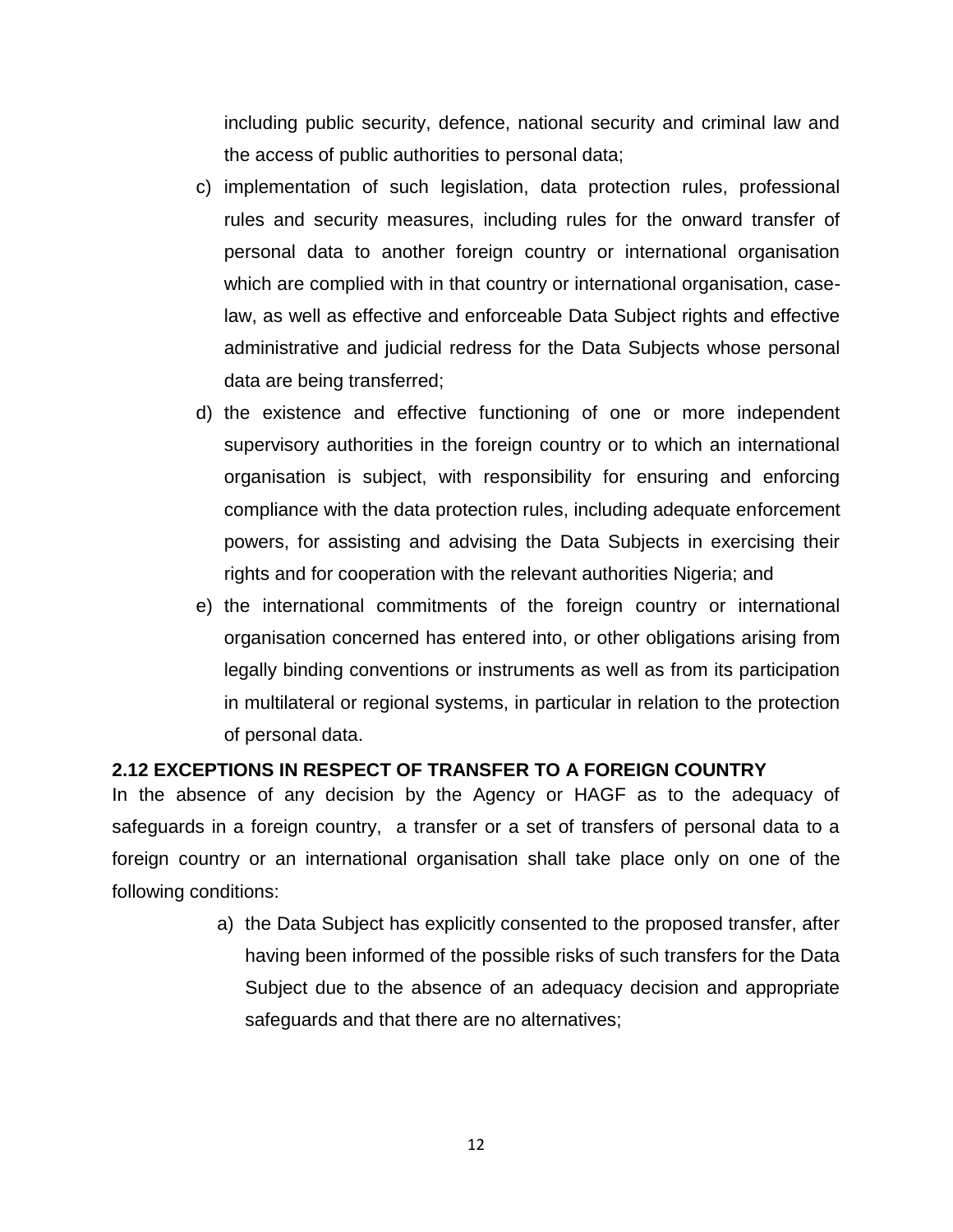- b) the transfer is necessary for the performance of a contract between the Data Subject and the Controller or the implementation of precontractual measures taken at the Data Subject's request;
- c) the transfer is necessary for the conclusion or performance of a contract concluded in the interest of the Data Subject between the Controller and another natural or legal person;
- d) the transfer is necessary for important reasons of public interest;
- e) the transfer is necessary for the establishment, exercise or defence of legal claims;
- f) the transfer is necessary in order to protect the vital interests of the Data Subject or of other persons, where the data subject is physically or legally incapable of giving consent;

Provided, in all circumstances, that the Data Subject shall be manifestly made to understand through clear warnings of the specific principle(s) of data protection that are likely to be violated in the event of transfer to a third country. This proviso shall not apply to any instance where the Data Subject is answerable in duly established legal action for any civil or criminal claim in a third country.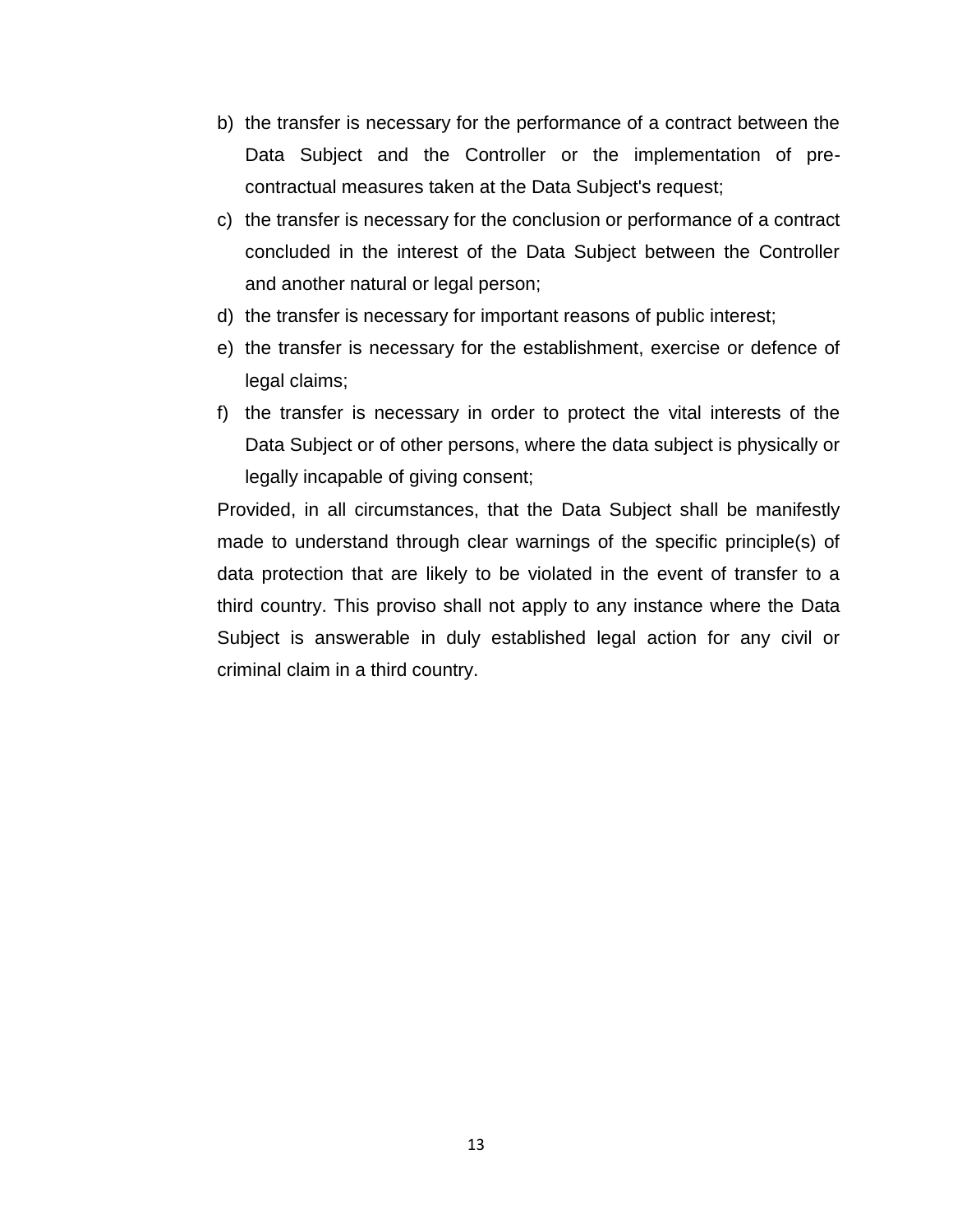## **2.13 PART THREE: RIGHTS OF DATA SUBJECTS**

**2.13.1** The Controller shall take appropriate measures to provide any information relating to processing to the Data Subject in a concise, transparent, intelligible and easily accessible form, using clear and plain language, in particular for any information addressed specifically to a child. The information shall be provided in writing, or by other means, including, where appropriate, by electronic means. When requested by the Data Subject, the information may be provided orally, provided that the identity of the Data Subject is proven by other means.

**2.13.2** If the Controller does not take action on the request of the Data Subject, the Controller shall inform the Data Subject without delay and at the latest within one month of receipt of the request of the reasons for not taking action and on the possibility of lodging a complaint with a supervisory authority.

2.13.3 Except as otherwise provided by any public policy or Regulation, information provided to the Data Subject and any communication and any actions taken shall be provided free of charge. Where requests from a Data Subject are manifestly unfounded or excessive, in particular because of their repetitive character, the controller may either:

a) charge a reasonable fee taking into account the administrative costs of providing the information or communication or taking the action requested; or write a letter to the Data Subject stating refusal act on the request and copy the Agency on every such occasion through a dedicated channel which shall be provided for such purpose.

2.13.3 The Controller shall bear the burden of demonstrating the manifestly unfounded or excessive character of the request.

2.13.4 Where the Controller has reasonable doubts concerning the identity of the natural person making the request for information the Controller may request the provision of additional information necessary to confirm the identity of the Data Subject.

2.13.5 The information to be provided to Data Subjects may be provided in combination with standardised icons in order to give in an easily visible, intelligible and clearly legible manner a meaningful overview of the intended processing. Where the icons are presented electronically they shall be machine-readable.

2.13.6 Prior to collecting personal data from a Data Subject, the Controller shall provide the Data Subject with all of the following information:

a) the identity and the contact details of the Controller;

- b) the contact details of the Data Protection Officer;
- c) the purposes of the processing for which the personal data are intended as well as the legal basis for the processing;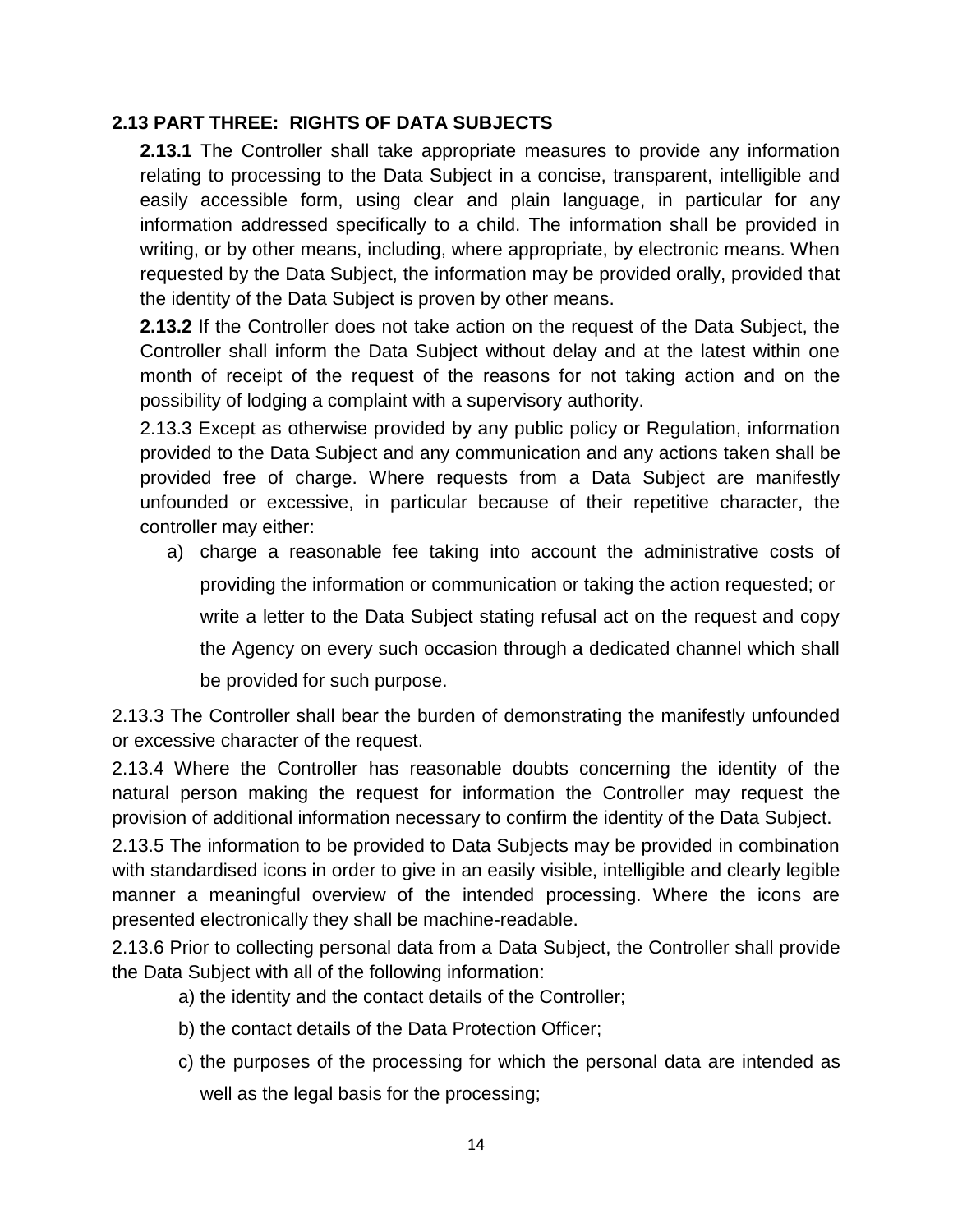- d) the legitimate interests pursued by the Controller or by a third party;
- e) the recipients or categories of recipients of the personal data, if any;
- f) where applicable, the fact that the Controller intends to transfer personal data to a third country or international organisation and the existence or absence of an adequacy decision by the Agency;
- g) the period for which the personal data will be stored, or if that is not possible, the criteria used to determine that period;
- h) the existence of the right to request from the Controller access to and rectification or erasure of personal data or restriction of processing concerning the data subject or to object to processing as well as the right to data portability;
- i) the existence of the right to withdraw consent at any time, without affecting the lawfulness of processing based on consent before its withdrawal;
- j) the right to lodge a complaint with a relevant authority;
- k) whether the provision of personal data is a statutory or contractual requirement, or a requirement necessary to enter into a contract, as well as whether the Data Subject is obliged to provide the personal data and of the possible consequences of failure to provide such data;
- l) the existence of automated decision-making, including profiling and, at least, in those cases, meaningful information about the logic involved, as well as the significance and the envisaged consequences of such processing for the Data Subject;
- m) Where the Controller intends to further process the personal data for a purpose other than that for which the personal data were collected, the controller shall provide the Data Subject prior to that further processing with information on that other purpose and with any relevant further information; and
	- n) where applicable, that the Controller intends to transfer personal data to a recipient in a foreign country or international organisation and the existence or absence of an adequacy decision by the Agency.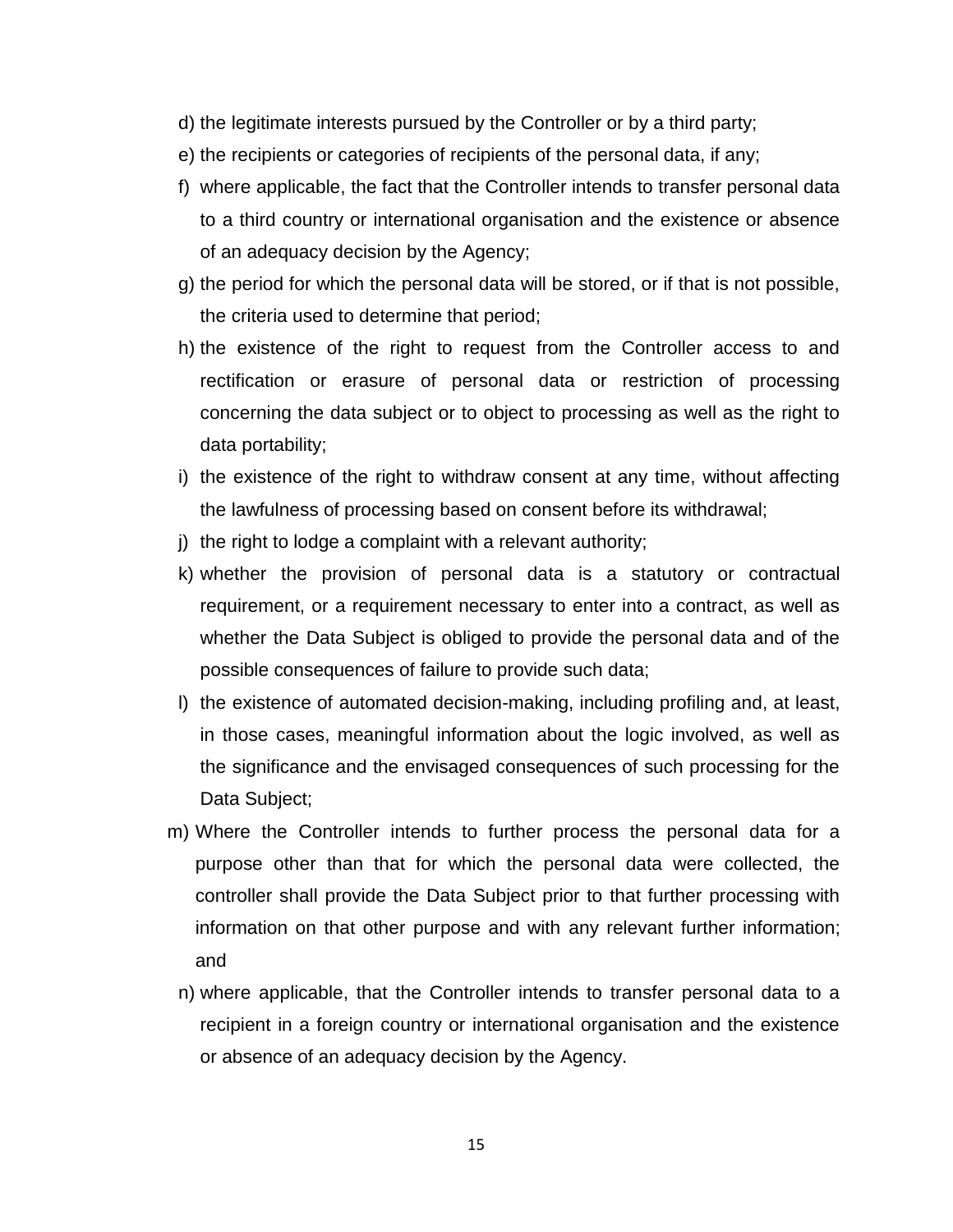2.13.7 Where personal data are transferred to a foreign country or to an international organisation, the Data Subject shall have the right to be informed of the appropriate safeguards for data protection in the foreign country. The Data Subject shall have the right to obtain from the Controller without undue delay the rectification of inaccurate personal data concerning him or her. Considering the purposes of the processing, the Data Subject shall have the right to have incomplete personal data completed, including by means of providing a supplementary statement.

2.13.8 The Data Subject shall have the right to request the Controller the delete of personal data without delay and the Controller shall delete personal data where one of the following grounds applies:

- a) the personal data are no longer necessary in relation to the purposes for which they were collected or processed;
- b) the Data Subject withdraws consent on which the processing is based;
- c) the Data Subject objects to the processing and there are no overriding legitimate grounds for the processing;
- d) the personal data have been unlawfully processed; and
- e) the personal data have to be erased for compliance with a legal obligation in Nigeria.

2.13.9 The Controller who has made the personal data public and is obliged to delete the personal data shall, take all reasonable steps, to inform Controllers processing the personal data of the Data Subjects request.

2.13.10 The Data Subject shall have the right to obtain from the Controller restriction of processing where one of the following applies:

- a) the accuracy of the personal data is contested by the Data Subject for a period enabling the Controller to verify the accuracy of the personal data;
- b) the processing is unlawful and the Data Subject opposes the erasure of the personal data and requests the restriction of their use instead;
- c) the Controller no longer needs the personal data for the purposes of the processing but they are required by the Data Subject for the establishment, exercise or defence of legal claims; and
- d) the Data Subject has objected to processing pending the verification whether the legitimate grounds of the Controller override those of the Data Subject.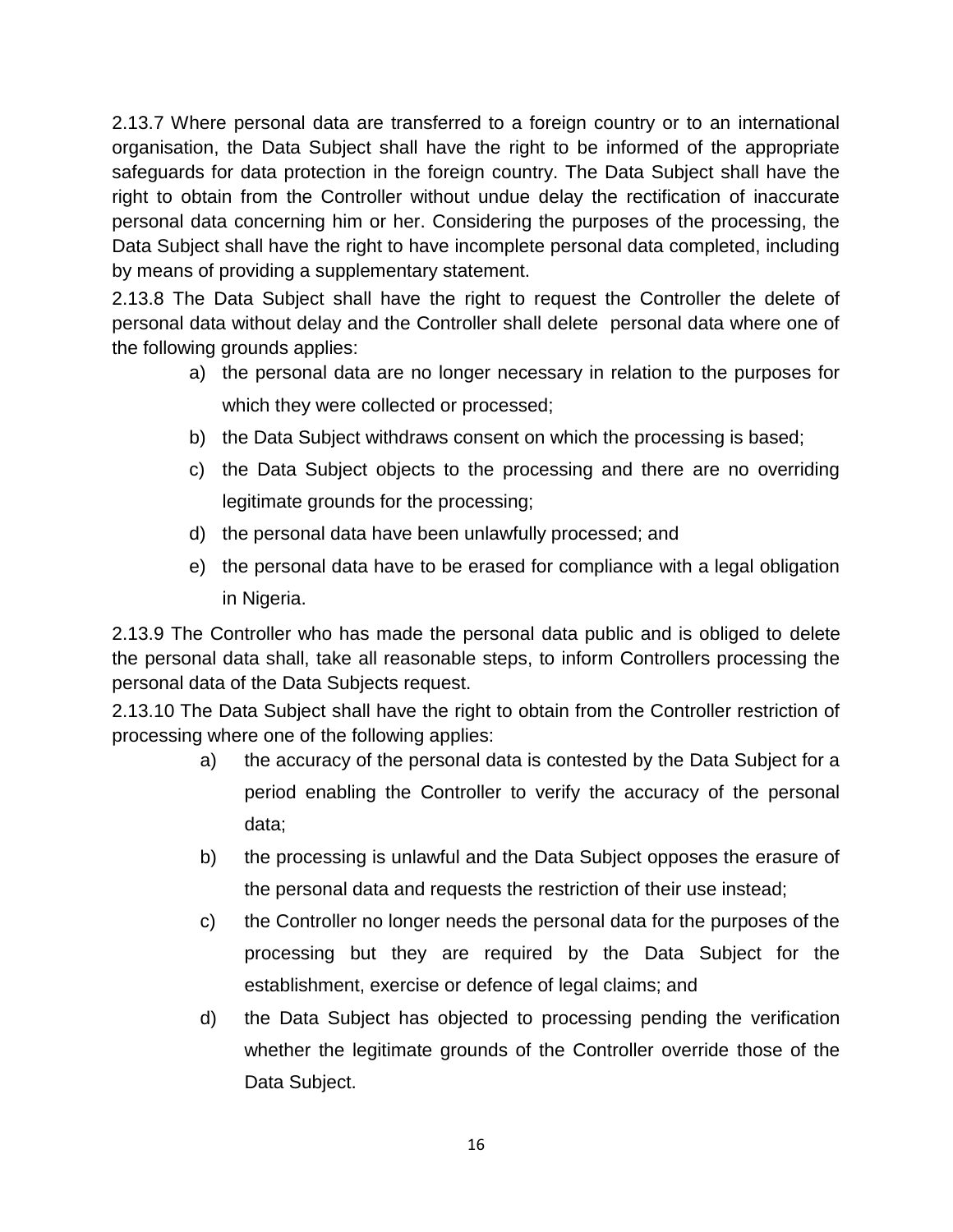2.13.10 Where processing has been restricted such personal data shall, with the exception of storage, only be processed with the Data Subject's consent or for the establishment, exercise or defence of legal claims or for the protection of the rights of another natural or legal person or for reasons of important public interest in Nigeria.

2.13.11 The Controller shall communicate any rectification or erasure of personal data or restriction to each recipient to whom the personal data have been disclosed, unless this proves impossible or involves disproportionate effort. The controller shall inform the Data Subject about those recipients if the Data Subject requests it.

2.13.12 The data subject shall have the right to receive the personal data concerning him or her, which he or she has provided to a controller, in a structured, commonly used and machine-readable format and have the right to transmit those data to another controller without hindrance from the controller to which the personal data have been provided, where:

- (a) the processing is based on consent, or
- (b) on a contract, and
- (c) the processing is carried out by automated means.

2.13.14 In exercising his right to data portability, the data subject shall have the right to have the personal data transmitted directly from one controller to another, where technically feasible.

Provided that this right shall not apply to processing necessary for the performance of a task carried out in the public interest or in the exercise of official authority vested in the controller.

2.13.15 The exercise of the foregoing rights shall be in conformity with constitutionally guaranteed principles of law for the general protection and enforcement of fundamental rights.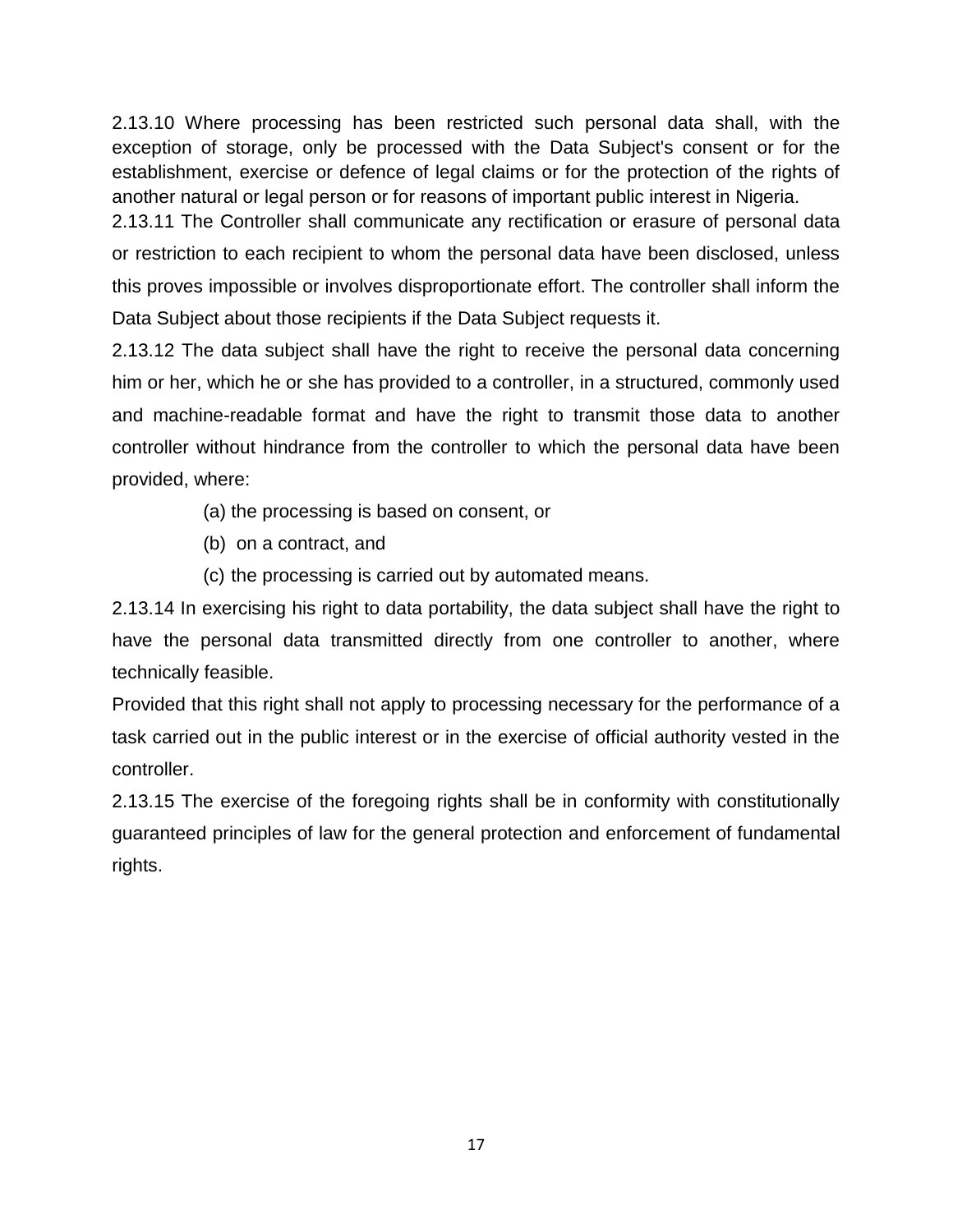# **CHAPTER 3:**

# **3.0 IMPLEMENTATION MECHANISMS**

3.1 All public and private organizations in Nigeria that control data of natural persons shall within 3 months after the date of the issuance of this Regulation make available to the general public their respective data protection Policies; which Policies shall be inconformity with this Regulation

3.1.2 Every Data Controller shall designate a Data Protection Officer for the purpose of ensuring adherence to this Regulation, relevant data privacy instruments and data protection directives of the data controller; provided that A data controller may outsource data protection to a verifiably competent firm or person.

3.1.3 A Data Controller or Processor shall ensure continuous capacity building for her Data Protection Officers and the generality of her personnel involved in any form data processing.

3.1.4 The Agency shall by this Regulation register and license Data Protection Compliance Organisations (DPCOs) who shall on behalf of the Agency monitor, audit, conduct training and data protection compliance consulting to all Data Controllers under this Regulation. The DPCOs shall be subject to Regulations and Directives of NITDA issued from time to time.

3.1.5 Within 6 months after the date of issuance of this Regulations, each organization shall conduct a detailed audit of its privacy and data protection practices with at least each audit stating:

- a) the personally identifiable information the organization collects on employees of the organization and members of the public;
- b) any purpose for which the personally identifiable information is collected;
- c) any notice given to individuals regarding the collection and use of personal information relating to that individual;
- d) any access given to individuals to review, amend, correct, supplement, or delete personal information relating to that individual;
- e) whether or not consent is obtained from an individual before personally identifiable information is collected, used, transferred, or disclosed and any method used to obtain consent;
- f) the policies and practices of the organization for the security of personally identifiable information;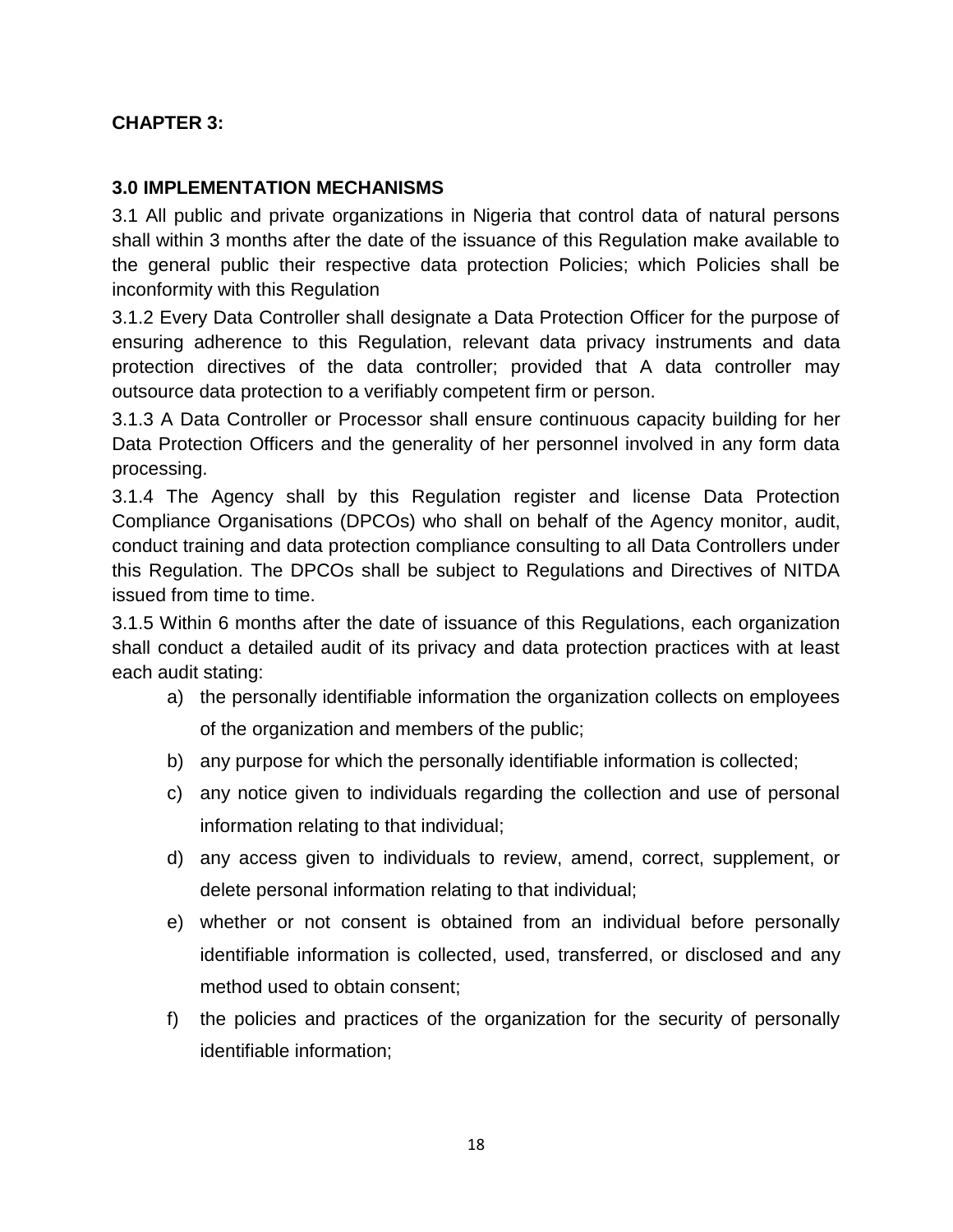- g) the policies and practices of the organization for the proper use of personally identifiable information;
- h) organization policies and procedures for privacy and data protection;
- i) the policies and procedures of the organization for monitoring and reporting violations of privacy and data protection policies; and
- j) the policies and procedures of the organization for assessing the impact of technologies on the stated privacy and security policies.

3.1.6 Where a Data Controllers processes the personal data of more than 1000 in a period of six months, a soft copy of the summary of the audit containing information stated in sections 22 and 35 shall be submitted to the Agency.

3.1.7 On annual basis, a data Controller who processes the personal data of more than 2000 data subjects in a period of 12 months shall, not later than the 15<sup>th</sup> of March of the following year, submit a summary of its data protection audit to the Agency. The data protection audit shall contain information as specified in sections 22 and 36.

3.1.8 The mass media and the civil society shall have the right to uphold accountability and foster the objectives of this Regulation.

# **3.2 ADMINISTRATIVE REDRESS PANEL**

3.2.1 Without prejudice to the right of a Data Subject to seek redress in a court of competent jurisdiction, the Agency shall set up an Administrative Redress Panel under the following terms of reference:

- a) investigation of allegations of any breach of the provisions of this Regulation;
- b) invitation of any party to respond to allegations made against it within seven days;
- c) issuance of Administrative orders to protect the subject-matter of the allegation pending the outcome of investigation; and
- d) conclusion of investigation and determination of appropriate redress within 28 working days.

3.2.2 Any breach of this Regulation shall be construed as a breach of the provisions of the National Information Technology Development Agency (NITDA) Act of 2007.

# **3.3 LOCAL AND INTERNATIONAL COOPERATION**

3.3.1 In relation to foreign countries and international organisations, the Agency and relevant authorities shall take appropriate steps to:

a) develop international cooperation mechanisms to facilitate the effective enforcement of legislation for the protection of personal data;